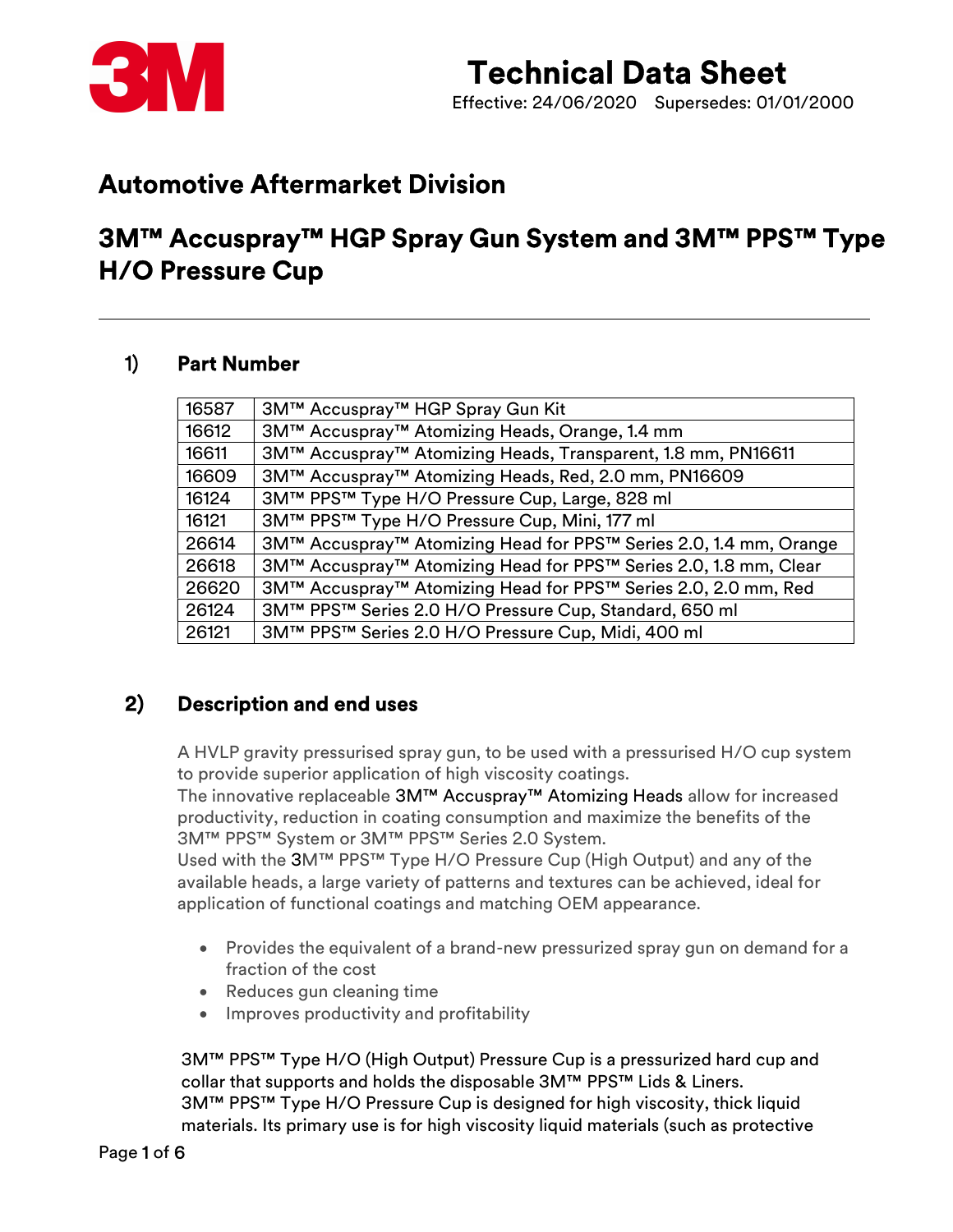

Effective: 24/06/2020 Supersedes: 01/01/2000

coatings) that require pressure assistance in a gravity filled delivery system that provides the PPS™ benefits.

- Use to support PPS™ Series 1.0 or 2.0 lids & liners for the matching 3M™ PPS™ Type H/O Pressure Cup System
- Achieve various coating textures easily
- Profit from the benefits of the PPS System for protective coatings
- Great for a variety of materials from liquid to highly viscous (thick)
- Can be used with other manufacturers pressure spray guns

### 3) Physical Properties

| Element - HGP Spray Gun | Material of construction             |
|-------------------------|--------------------------------------|
| <b>Body</b>             | Composite                            |
| Trigger                 | Steel, plating, bright nickel chrome |
| <b>Fluid Needle</b>     | <b>Stainless Steel</b>               |
| <b>Control Knobs</b>    | <b>Stainless Steel</b>               |
| Air inlet               | <b>Stainless Steel</b>               |
| Air flow control valve  | Various, Stainless Steel connector   |
| <b>Nozzle</b>           | Polypropylene                        |

| Element – H/O Pressure Cup   Material of construction |                        |
|-------------------------------------------------------|------------------------|
| Cup                                                   | Polyamide              |
| Shroud                                                | Nylon                  |
| Hose                                                  | <b>Silicone Rubber</b> |

#### 4) Directions for Use

Please refer to the 3M™ Accuspray™ Spray Gun Kit HGP Pressurised Spray Gun Owners Manual and the 3M™ High output pressure cup owners manual for detailed directions for use.

- 1. Attach the air regulator to the Accuspray™ HGP gun. Two spanners should be used to ensure the connector is securely fastened.
- 2. Choose your 3M™ Accuspray Atomising Head / Nozzle based on the finish you want to achieve.
	- 1.4mm Atomising Head / Nozzle for Flat / Fine Coatings.
	- 1.8mm Atomising Head / Nozzle for Flat and Medium Textured Coatings.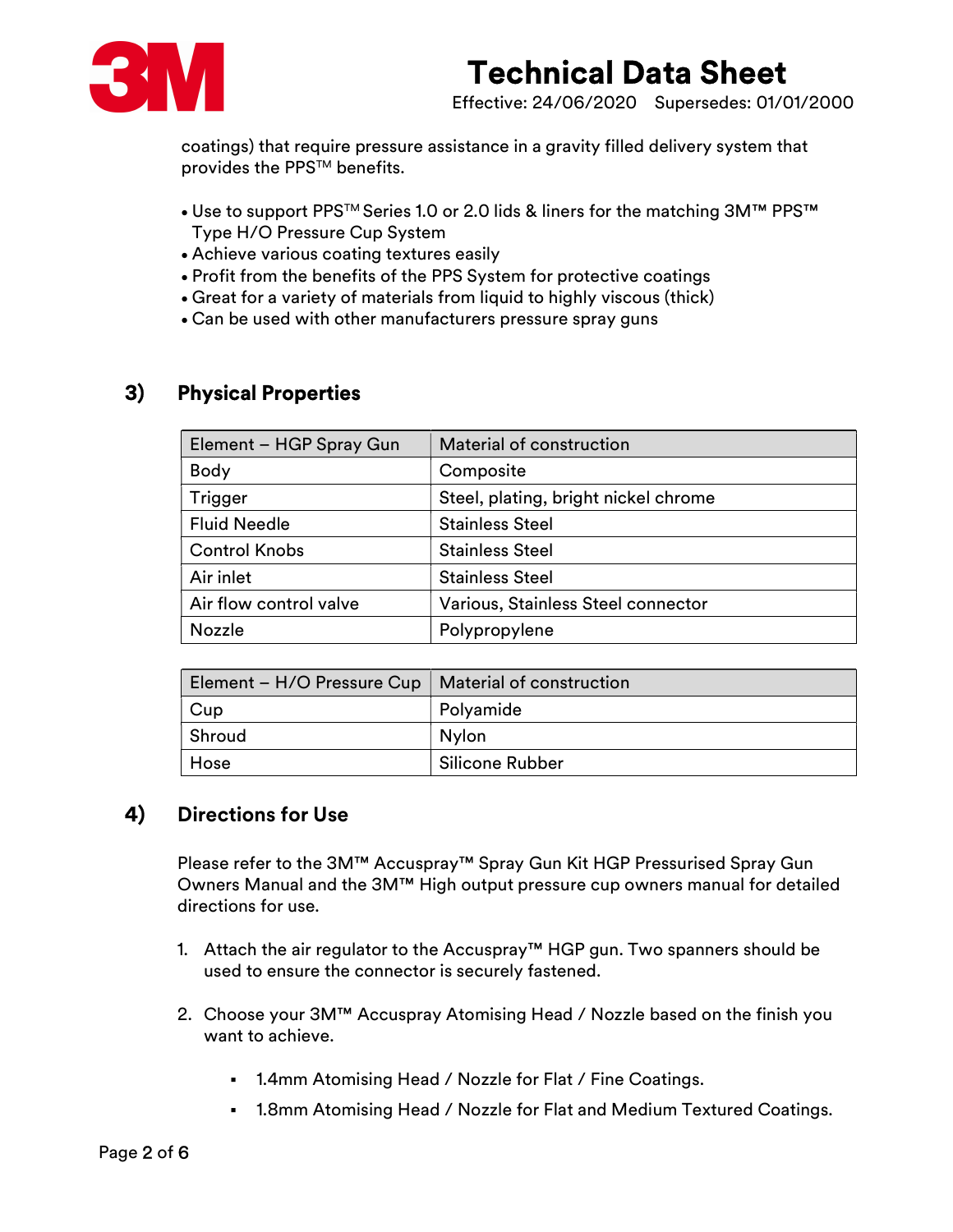

Effective: 24/06/2020 Supersedes: 01/01/2000

 2.0mm Atomising Head / Nozzle for Medium and Heavy Textured Coatings.

Pull the trigger back on the gun and hold. Put the nozzle in place and ensure the release buttons are aligned with the latch openings.

The double click signals that the nozzle is fully engaged.

- 3. Place the PPS™ liner in the PPS™ H/O pressure cup and pour the required amount of coating into the liner. Once the liner is filled, pull the filter tab and remove it from the PPS™ lid. Attach the lid to the liner and push it into place to ensure it's secure. Screw the black PPS™ collar onto the PPS™ pressure cup / quarter-turn lock the lid for PPS™ Series 2.0.
- 4. Connect the flexible pressure hose to the Accuspray™ HGP gun body side and then connect the air line to the regulator. Set the air pressure to 20 psi (1.4 bar) when the trigger is pulled and adjust the fan control from closed to open by making a 1/4 to 1/2 turn. The gun is now ready to use.

The 3M™ Accuspray™ Pressurised HGP Spray Gun offers outstanding control over texture build. Adjust the gun settings to get the texture you want.

To increase the heaviness of the texture, angle the gun 45 degrees to the workpiece and spray left to right. You may also want to reduce the air pressure.

### Cleaning and Maintenance:

Note: Do Not Put in Gun Washer. Read, understand and follow all safety statements as well as wear appropriate, approved personal protective equipment per the applicable SDS and material container labels for cleaning solutions. Do not use metal tools to clean the air cap holes as this may scratch them; scratches can distort the spray pattern.

Periodically, lubricate moving components such as the fluid needle, fan adjustment threads, fluid needle adjustment threads and spring.

- 1. Disconnect the air line, hold the gun upside down, pull back the trigger and release the fluid back into the cup.
- 2. Remove the air line and the PPS™ Cup. If required, use the sealing cap to store for further use.
- 3. With an appropriate solvent (or water for Waterbased Coatings), flush out the Accuspray™ atomising head / nozzle so it is clear of coating. Do not immerse the spray gun in solvent. Do not point the spray gun up while cleaning it.
- 4. Once you're satisfied that the nozzle is completely clean, pull the trigger back and take the nozzle straight out from the gun body. Remove the nozzle in this way to avoid bending the fluid needle.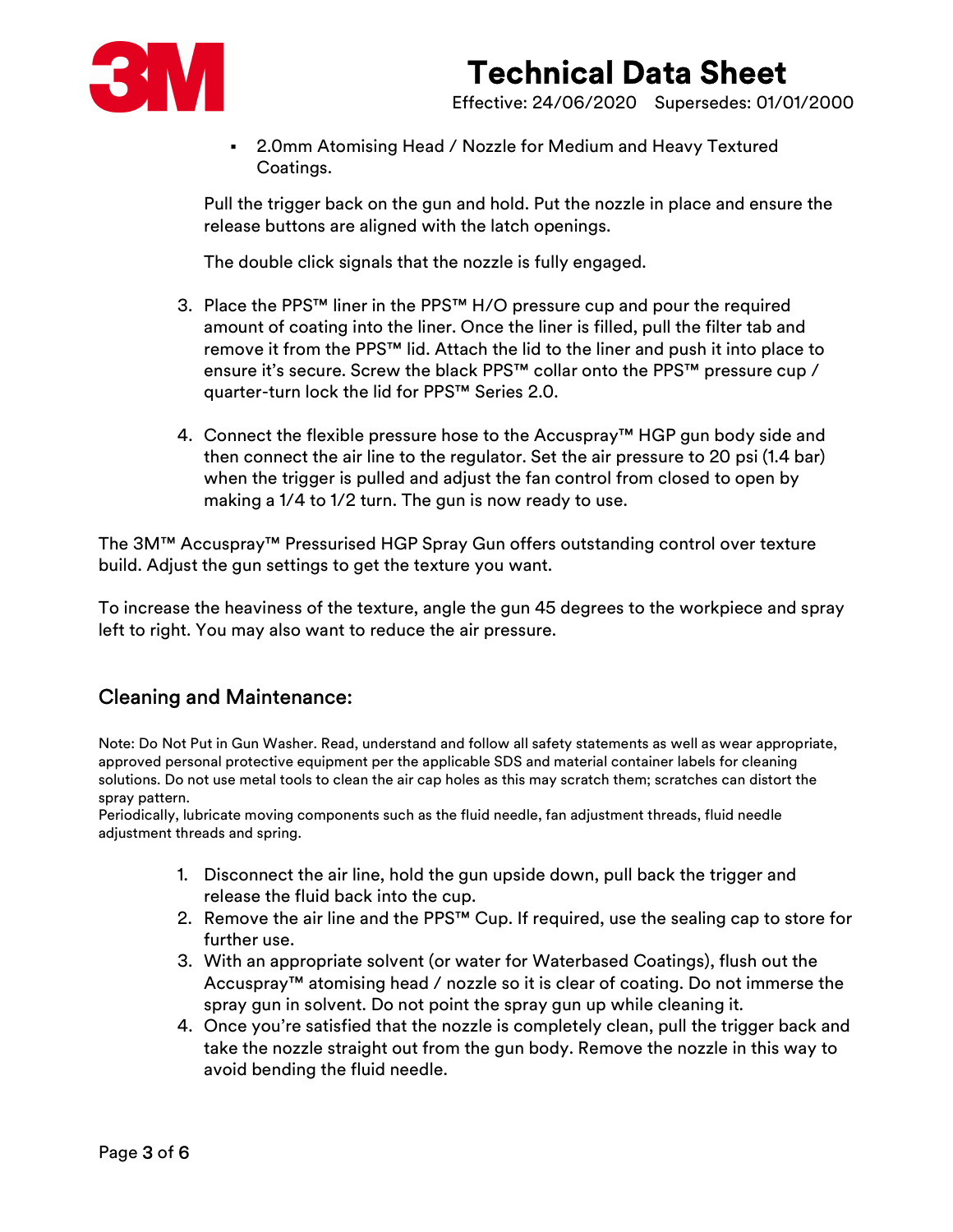

Effective: 24/06/2020 Supersedes: 01/01/2000

5. Wipe the needle clean and inspect the nozzle for damage. If the nozzle is broken or worn, please dispose and use a new nozzle. If the nozzle is fine, it can be reattached and used on your next application.

#### Troubleshooting

| Problem                      | Cause                                               | Remedy                                                               |
|------------------------------|-----------------------------------------------------|----------------------------------------------------------------------|
| Poor Spray Pattern           | Air cap or fluid tip clogged                        | Replace atomizing head                                               |
|                              | Bent fluid needle                                   | Replace fluid needle                                                 |
|                              | Not enough atomizing pressure.                      | Increase atomizing pressure.                                         |
| Heavy Middle Pattern         | Too much fluid flowing from PPS<br>cup.             | Reduce fluid flow by turning fluid adjustment<br>knob clockwise (CW) |
| Intermittent Pulsating Spray | Low fluid in cup                                    | Add fluid                                                            |
|                              | Clogged fluid tip                                   | Replace atomizing head                                               |
|                              | Loss of air pressure                                | Check air source                                                     |
| Insufficient / No Paint Flow | Empty 3M™ PPS™ cup                                  | Add fluid                                                            |
|                              | Clogged air passage                                 | Replace atomizing head                                               |
|                              | Gun too far from target                             | 6-8 inches (150-200 mm) is ideal                                     |
| Overspray is Excessive       | Too much atomizing air for<br>coating being sprayed | Reduce atomizing air                                                 |
|                              | Damaged/worn atomizing head                         | Replace atomizing head                                               |
|                              |                                                     | Ensure fluid needle spring is in place                               |
| Coating Leak                 | Fluid needle not closing                            | Clean fluid needle with appropriate<br>solvent                       |

#### 5) Storage

Ensure the product is stored in a clean, dry and dust free environment.

### 6) Safety

Please refer to the 3M™ Accuspray™ Spray Gun Kit HGP Pressurized Spray Gun Owners Manual for detailed safety statements.

Note: Prior to painting, users are expected to be appropriately grounded (by either shoes or heel straps) and should wear static-dissipative or staticconductive gloves.

#### 3M™ Accuspray™ Spray Gun Kit HGP is designed FOR PROFESSIONAL INDUSTRIAL USE ONLY.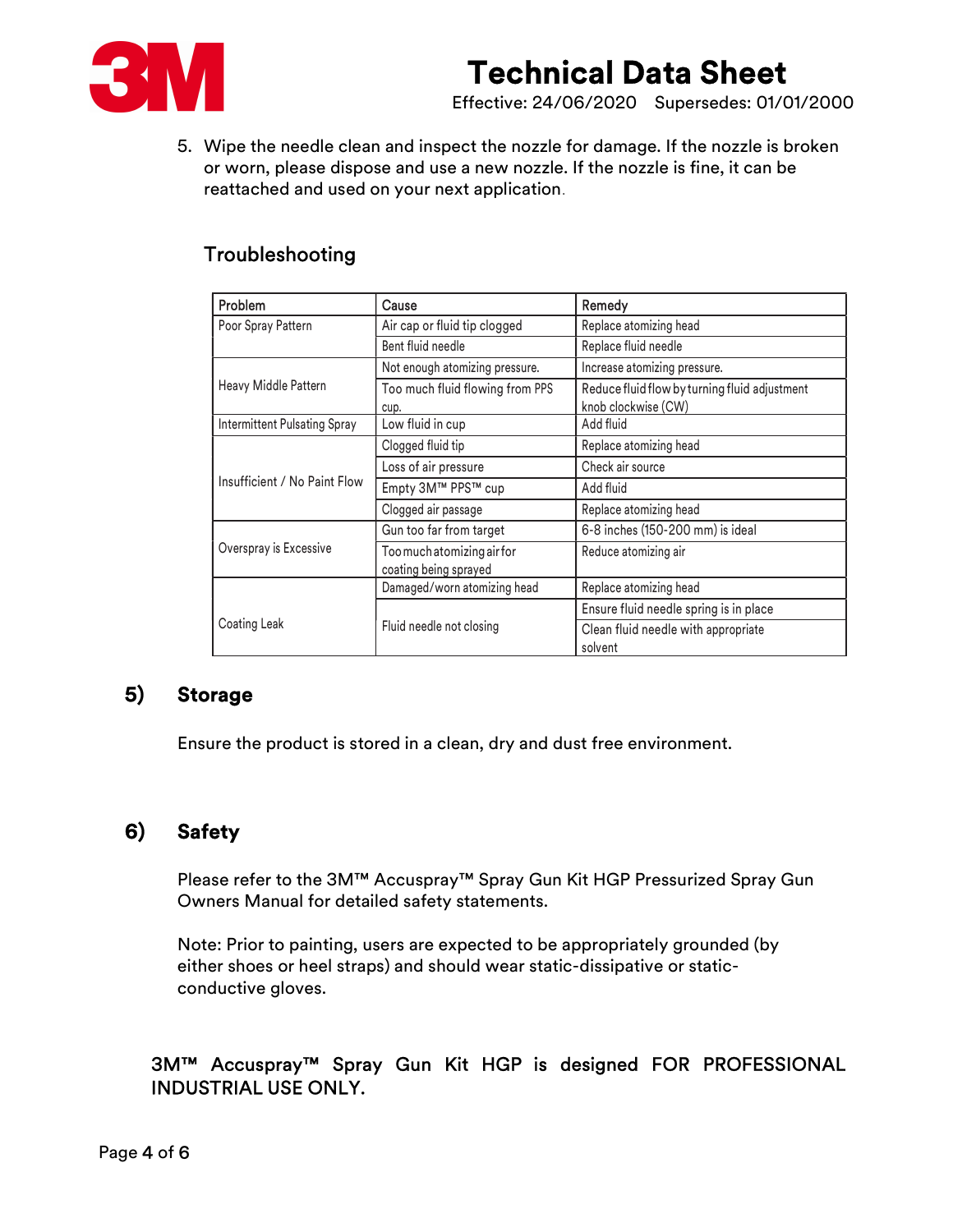

Effective: 24/06/2020 Supersedes: 01/01/2000

### 7) Disclaimer

All statements, technical information and recommendations are based on tests we believe to be reliable as at the date of hereof, but the accuracy or completeness thereof is not guaranteed. Please ensure before using the product that it is suitable for your intended use. Since the conditions and methods of use of the product and of the information referred to herein are beyond our control, other than for fraudulent misrepresentation, 3M expressly disclaims any and all liability as to any results obtained or arising from any use of the product or reliance on such information.